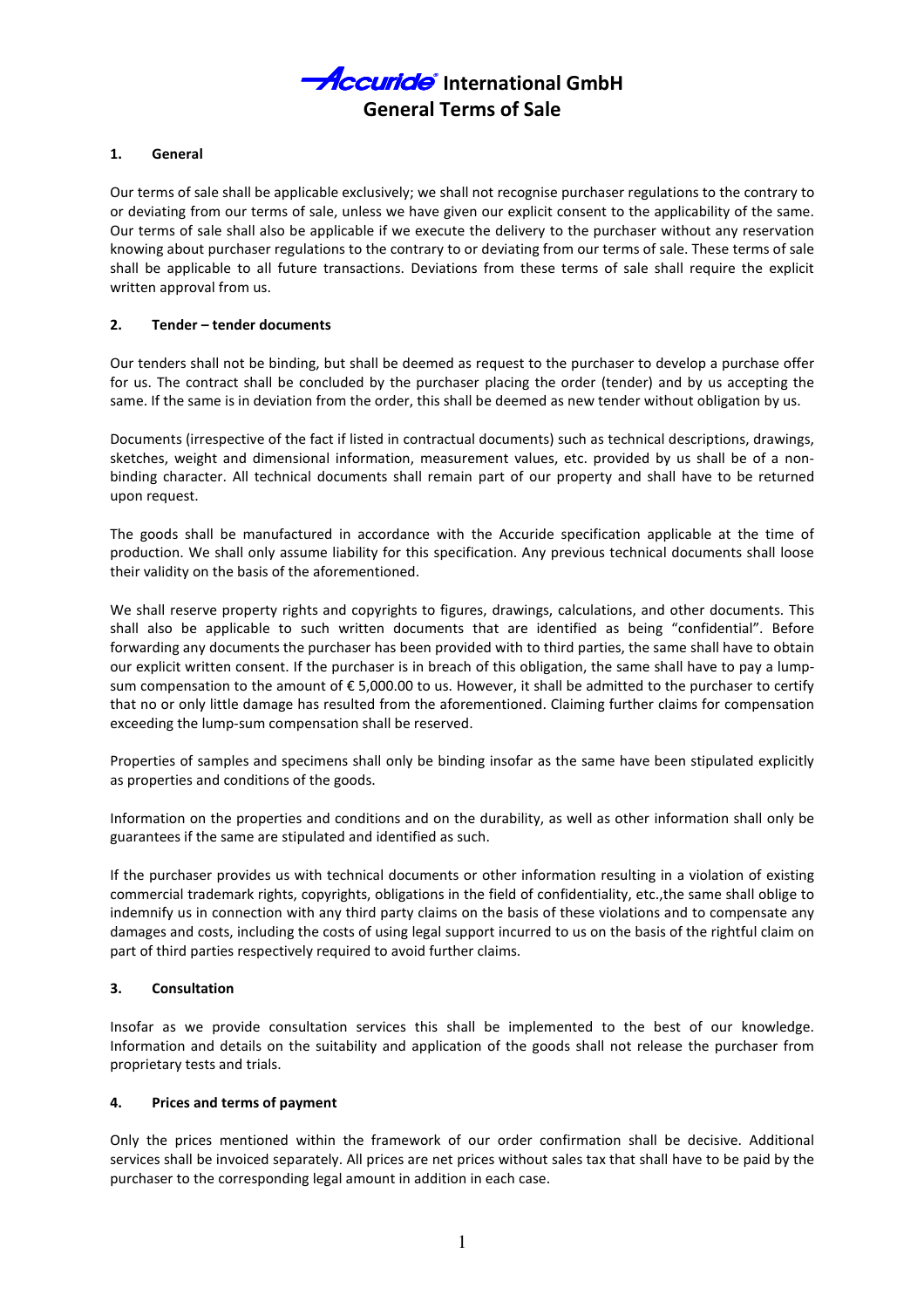If we change the prices for the product to be delivered or the terms of payment in general during the period between conclusion of the contract and delivery, we shall be entitled to apply the prices or terms of payment applicable at the delivery date. In case of an increase in prices, the purchaser shall be entitled to withdraw from the contract within a period of a fortnight upon notification on the price increase.

Unless specified otherwise within the framework of the order confirmation, the purchase price shall be payable within a period of 30 days after the invoice date. As regards to the consequences resulting from delayed payments, the legal regulations shall be applicable.

The purchaser shall only be entitled to set-off rights, if his counterclaims have been determined in a legally binding manner, are unchallenged, and acknowledged by us. Furthermore, he shall be authorised to execute a right of retention insofar as his counterclaim is based on the same contractual relationship.

# 5. Delivery time

Unless specified explicitly otherwise, we shall deliver ex factory. Delivery times shall only be deemed as being stipulated upon explicit written confirmation. The same shall start at the date of our order confirmation, but not before all details of the order have been clarified unambiguously together with the provision of any required certifications. The same shall be regarded as complied with on the basis of the timely notification of the readiness for shipment, if the goods cannot be sent in a timely manner without any faults on our part.

As regards to terms and dates that are not identified explicitly as being fix within the framework of the order confirmation, the purchaser shall be entitled to set a reasonable target for delivery/service two weeks after the same has expired. We can only default upon expiration of this period of grace.

Terms and dates shall be prolonged automatically by the period the purchaser does not comply with his obligations towards us, irrespective of our rights from delay of the purchaser. In case of us violating our obligations, we shall be liable for damages only in accordance with the information in number 9 of these terms.

We shall be entitled to provide partial deliveries and partial services, if the same are reasonable for the purchaser. Production-related excess and short shipments of up to 5% are typical within the industry and shall be deemed as proper compliance with the contract. The purchaser shall be obliged to pay the actually delivered quantity of goods. Further claims on part of the purchaser on the basis of excess respectively short shipments shall not be applicable.

The purchaser shall be entitled to withdraw from the contract after two set periods of grace have expired unsuccessfully, unless the obstruction is only of a temporary character and the displacement of the date of service is reasonable for him.

If the purchaser is entitled to a contractual or legal right of withdrawal and if we provide the same with an appropriate term regarding the execution of the same, the right of withdrawal shall become null and void if the withdrawal is not declared before the term has expired.

# 6. Shipment – transfer of perils

Unless stipulated explicitly otherwise, shipment and transport shall be implemented at the risk of the purchaser. The risk shall be transferred to the purchaser as soon as the shipment has been transferred to the person implementing the transport.

If the shipment of the delivery is delayed on the basis of reasons caused by the purchaser, the risk of accidental deterioration and of accidental perishing shall be transferred to the purchaser as soon as the readiness for shipment has been declared. Storage costs upon transfer of perils shall be borne by the purchaser. Further claims shall remain unaffected.

# 7. Reservation of proprietary rights

We shall reserve the property to the sales item until all payments from the delivery contract have been received. If the purchaser behaves in contrary to the contract, particularly in case of delayed payments, we shall be entitled to take back the sales item. Us taking back the sales item shall not constitute any withdrawal from the contract, unless we have declared this explicitly in writing. If we seize the sales items, this shall constitute a withdrawal from the contract every time. After having taken back the sales item, we shall be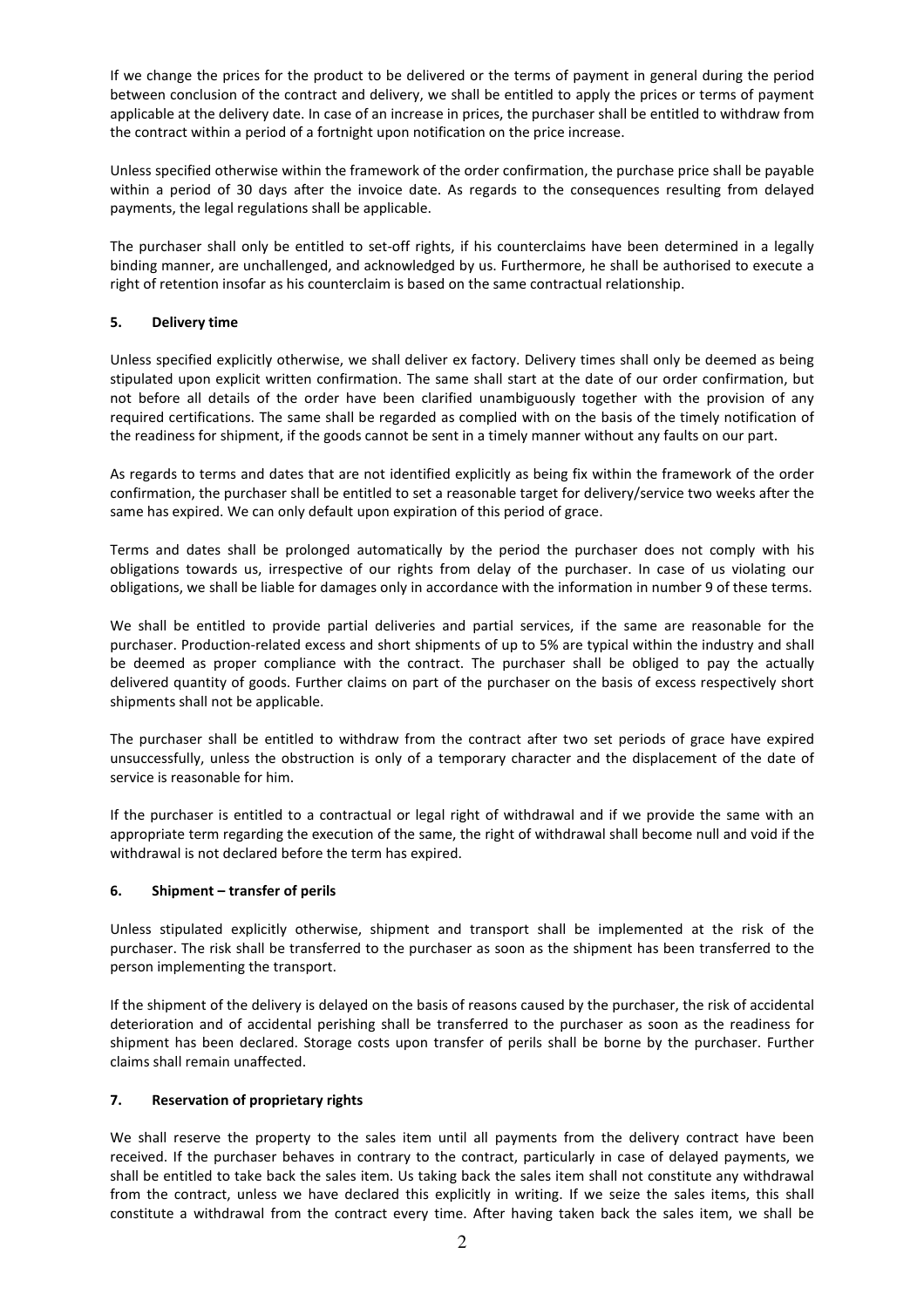authorised to exploit the same, at which the proceeds of exploitation shall be credited against the accounts payable of the purchaser, minus appropriate exploitation costs.

In case of seizures or other third party interventions, the purchaser shall have to inform us immediately in writing so that we can file a claim in accordance with § 771 ZPO (code of civil procedure). If the third party is not able to compensate the judicial and extrajudicial costs of a claim in accordance with § 771 ZPO, the purchaser shall be liable as regards to the loss incurred to us.

The purchaser shall be entitled to sell the sales item within the regular course of business. However, he shall assign any claims to the amount of the final invoice amount (including value-added tax) regarding our claim to us incurred to him on the basis of selling against his customers or third parties. The aforementioned shall not depend on the fact if the sales item is sold without or upon having been processed. The purchaser shall remain entitled to collect this claim even after the made assignments. Our authority to collect the claim by ourselves shall remain unaffected by the aforementioned. However, we shall oblige to not to collect the claim as long as the purchaser complies with his payment obligations from the collected proceeds, does not delay any payments, and in particular does not file any petition to institute insolvency proceedings or settlement proceedings, or no petition for bankruptcy is present. However, if this is the case we shall be entitled to request that the purchaser discloses the claims assigned to us and the obligors of the same, provides any information requireed for collection, provides the related documents, and informs the obligors (third parties) on the assignment.

The sales item shall always be processed or rebuilt by the purchaser for us. If the sales item is processed with other objects not belonging to us, we shall obtain co-ownership to the new item in the relation of the value of the sales item to the other processed objects at the time of processing. In general, the same shall be applicable to the item resulting from the processing procedure as for the sales item delivered with reservations. If the sales item is mixed inseparably with other objects not belonging to us, we shall obtain co-ownership to the new item in the relation of the value of the sales item to the other mixed objects at the time of processing. If the mixing procedure is implemented in a way that the item of the purchaser has to be regarded as the main item, it shall be deemed as agreed that the purchaser will transfer co-ownership to us on a pro-rata basis. The purchaser shall maintain the sole ownership or co-ownership resulting from the aforementioned for us.

We shall oblige to release the securities we are entitled to upon request of the purchaser insofar as the realisable value of our securities exceeds the claim to be secured by more than 10%. Selecting the securities to be released shall be incumbent on us.

## 8. Warranty

We shall have to be informed on deficiencies that can be determined within the framework of a proper inspection ten days upon receipt of the goods. Other deficiencies shall have to be announced to us within a period of ten days after having discovered the same. The announcement shall have to be in writing and specify the type and the extent of the deficiencies precisely.

The reclaimed goods shall have to be made available for being collected by us in the original or in equivalent packaging for the purposes of checking the same. In case of justified and due notification of deficiencies, we shall remedy the deficiencies by means of supplementary performance according to our selection by remedying the deficiency or by delivering an item that is free of any deficiencies. In doing so, we shall only bear the costs required for the purposes of supplementary performance.

We shall be obliged to refuse any supplementary performance in accordance with the legal regulations. Supplementary performance shall also be able to be refused, if the purchaser did not provide us with the reclaimed goods for collection purposes upon request on part of us.

The purchaser shall be entitled to claim withdrawal from the contract or a reduction of the compensation in accordance with the legal regulations, however, at the earliest upon unsuccessful expiration of two reasonable terms for supplementary performance set by the purchaser, unless setting the term for supplementary performance is not required in accordance with the legal regulations. In case of withdrawal the purchaser shall be liable for deterioration, perishing, and unutilised usage for intent and any negligence.

In case of malicious concealment of a deficiency or in case of accepting a warranty for properties and conditions within the meaning of § 444 German Civil Code, the rights of the purchaser shall exclusively be in compliance with the legal regulations.